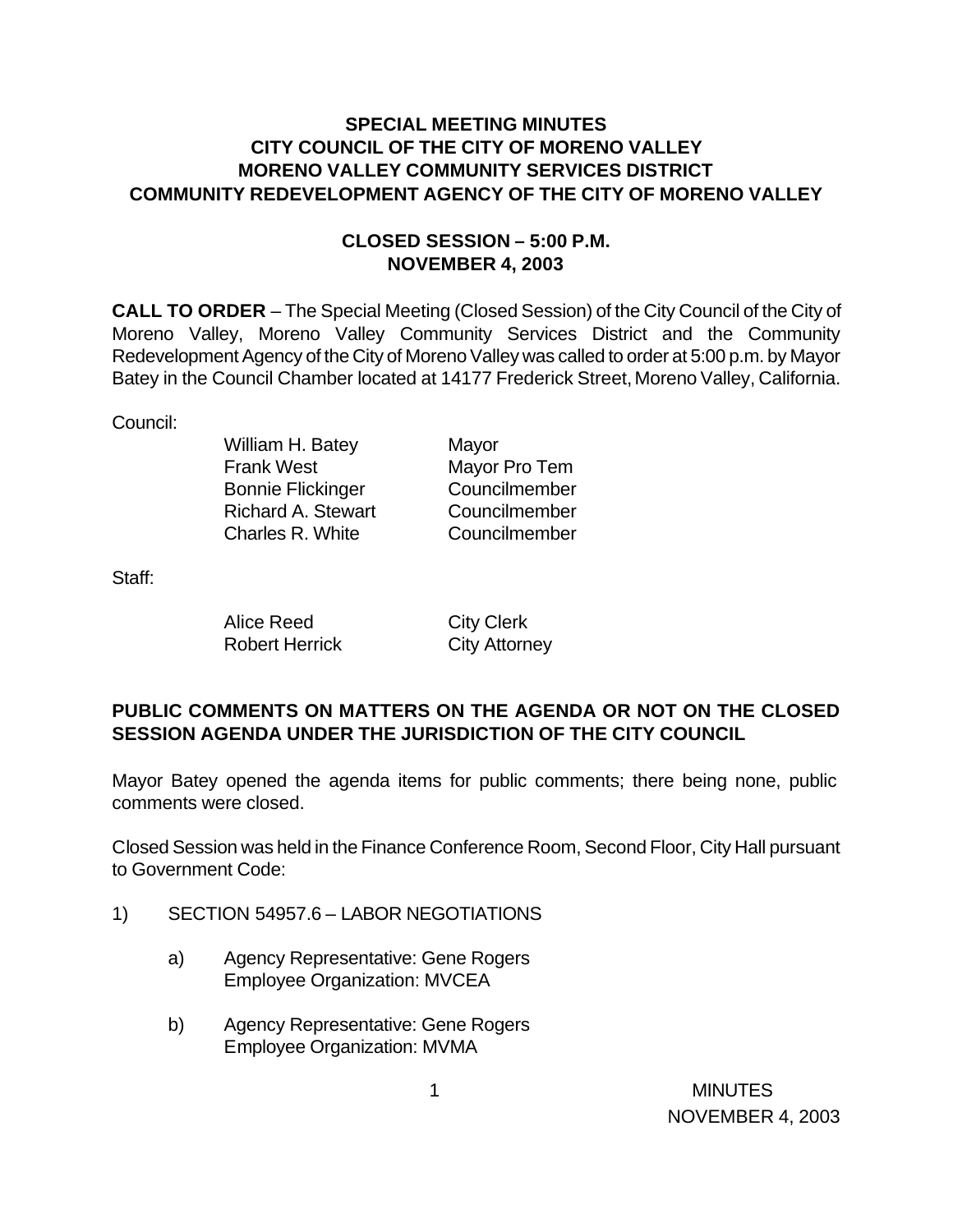2) SECTION 54956.9(a) – CONFERENCE WITH LEGAL COUNSEL – EXISTING **LITIGATION** 

| a)           | Case:<br>Court:<br>Case No.: | Leaders in Community Alternatives, Inc. v. City of Moreno<br>Valley, et. al.,<br>United States District Court, Central District of California<br>EDCV-02-1207 VAP SGLx  |
|--------------|------------------------------|-------------------------------------------------------------------------------------------------------------------------------------------------------------------------|
| b)           | Case:<br>Court:<br>Case No.: | ADAD LLC v. City of Moreno Valley, et. al.<br><b>Riverside Superior Court</b><br><b>RIC 374644</b>                                                                      |
| $\mathsf{C}$ | Case:<br>Court:<br>Case No.: | W.B. Walton v. City of Moreno Valley, et. al.<br><b>Riverside Superior Court</b><br><b>RIC 377795</b>                                                                   |
| d)           | Case:                        | Clarendon National Insurance Company v. Eastern<br>Municipal Water District, et. al                                                                                     |
|              | Court:<br>Case No.:          | <b>Riverside Superior Court</b><br>RIC 381325                                                                                                                           |
| e)           | Case:<br>Court:<br>Case No.: | Sierra Lathing, Inc. v. City of Moreno Valley, et. al.<br><b>Riverside Superior Court</b><br>RIC 281662                                                                 |
| f)           | Case:                        | Angel Mendoza, by and through His Guardian Ad Litem,<br>Eulalia Mendoza v. City of Moreno Valley and Moreno Valley<br>Animal Services, and Does 1 through 50, Inclusive |
|              | Court:<br>Case:              | <b>Riverside Superior Court</b><br><b>RIC 396599</b>                                                                                                                    |
| g)           | Case:<br>Court:<br>Case:     | Suarez v. City of Moreno Valley<br><b>Riverside Superior Court</b><br><b>RIC 396766</b>                                                                                 |
| h)           | Case:<br>Court:<br>Case No.: | Lockheed Martin Corporation v. RCHCA, et. al.<br>U.S. District Court Central District of California Eastern Division<br>EDCV 97-0051 RT (Vap)                           |
| i)           | Case:<br>Court:              | Efrain Garcia v. City of Moreno Valley<br><b>United States District Court</b>                                                                                           |